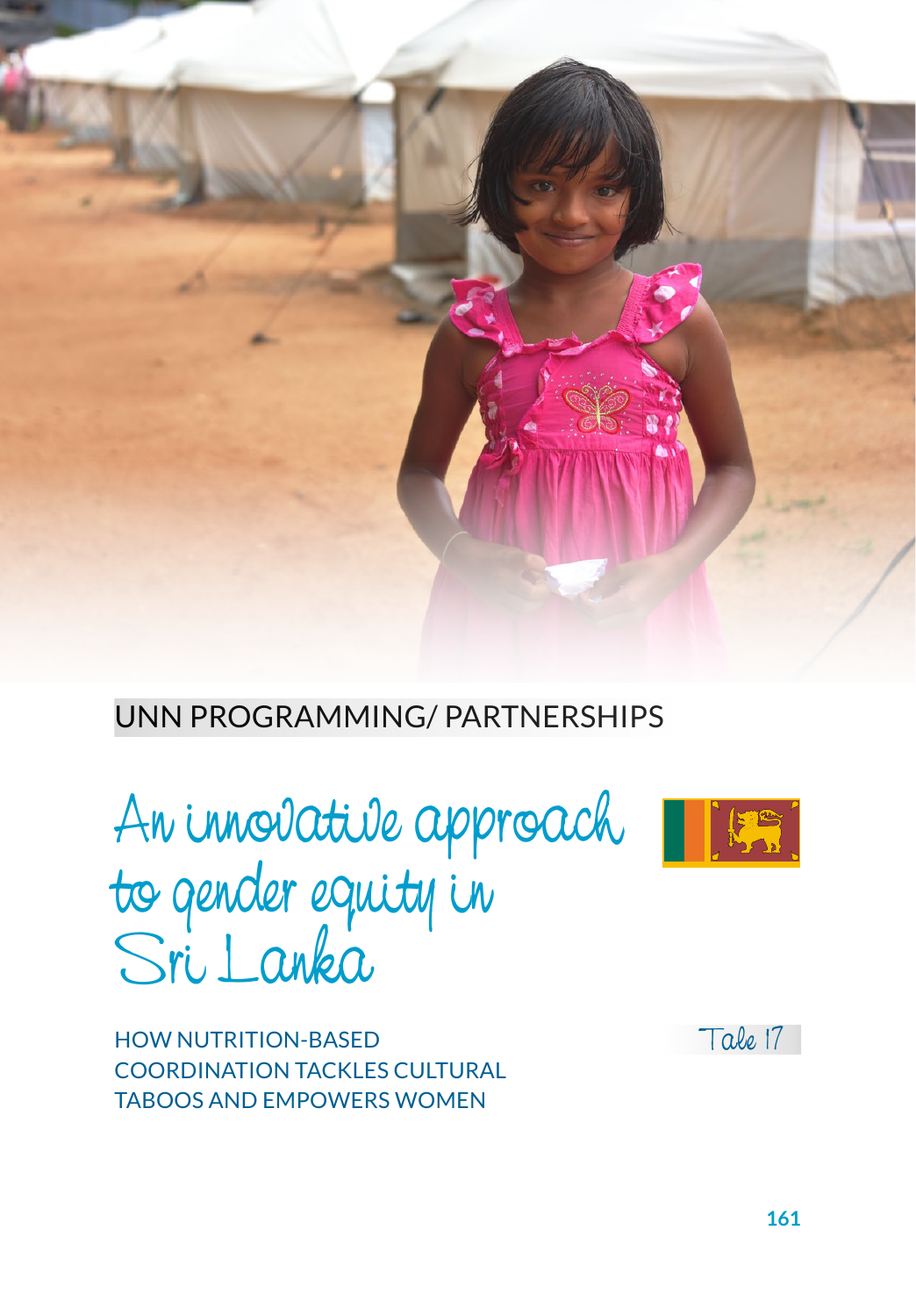From December 2018 to March 2020, the World Food Program (WFP),<br>part of the UN Network (UNN) in Sri Lanka, and the United Nations<br>Population Fund (UNFPA), joined forces to launch the Community<br>Health Advanced through Nutri part of the UN Network (UNN) in Sri Lanka, and the United Nations Population Fund (UNFPA), joined forces to launch the Community Health Advanced through Nutrition and Gender Equality project (CHANGE). The program aims to achieve gender equality and women's empowerment through improved nutrition, food security, sexual and reproductive health (SRH), and access to health services. Six districts with a total of 8,000 participants took part, thanks to funding from the Danish Government.

Integration across sectors was central to the project design. "This was the first time the issues were connected in a way that was evident to participants," explains Sarah Soysa, National Programme Analyst for UNFPA. "In the past, nutrition was dealt separately from gender-based violence, Sexual and Reproductive Health, etc. For example, the handbook changed for mother support groups (MSGs), one of the main components of the program. Training changed as well to make the explicit connection between how poor nutrition could affect a pregnancy; how gender-based violence could affect someone's mental health," she adds.

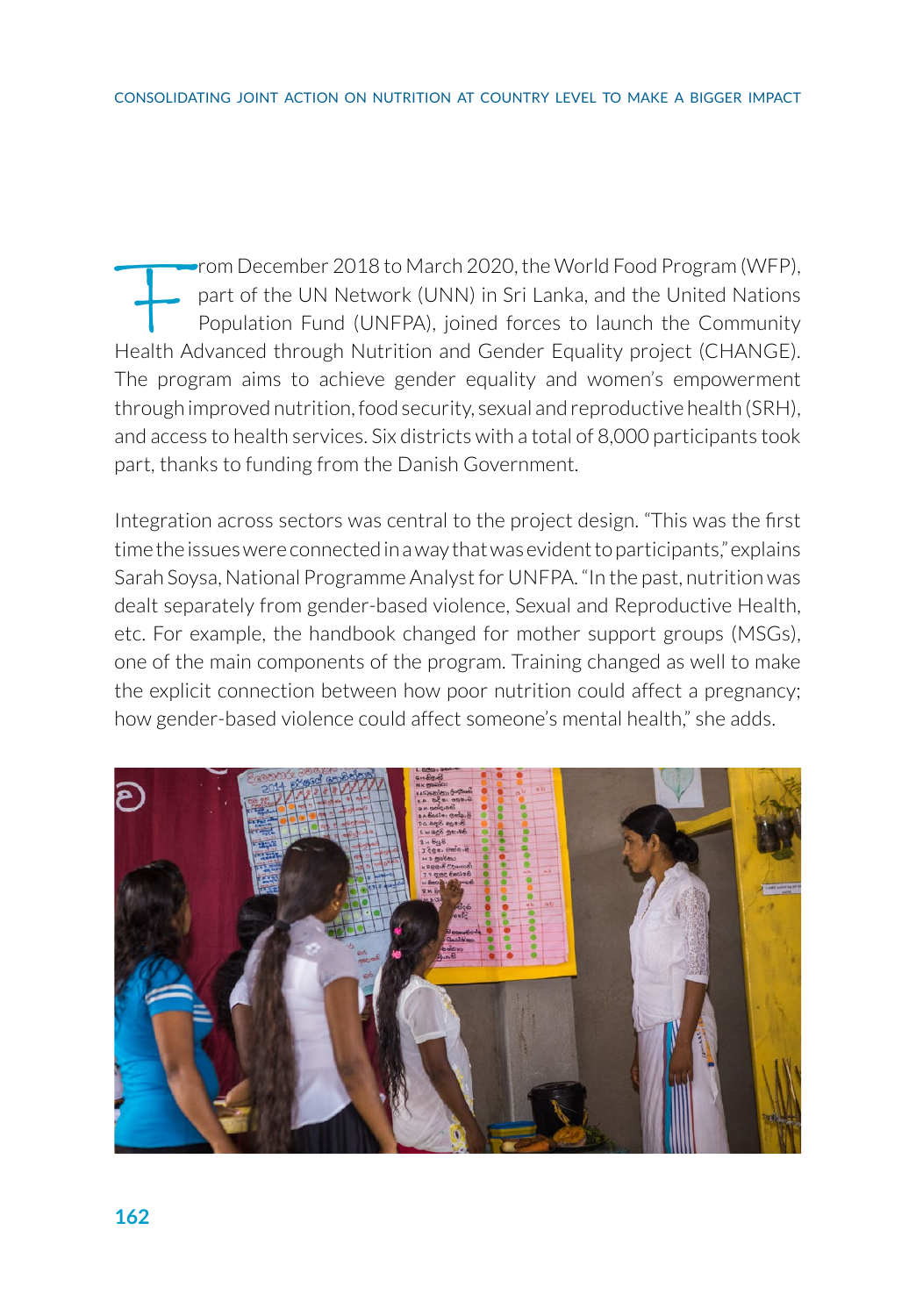Lakmini Perera, a gender programme officer at WFP, agrees that one of the project's main achievements was collaboration. "Materials, partners and conversations around gender [were cross-pollinated]. It was also new for the government to collaborate across sectors – gender, health, and nutrition." This kind of model presents opportunities for a multiplier effect.

Innovative aspects of this program abound. A mobile phone application (app) was developed to track progress. Videos were made for 9th graders, designed to be shown to both boys and girls, during a class on life skills. Finally, cooking demonstrations were held with an added twist, (described below).

#### A new app for mother support groups

riginally, these groups were formed through a collaborative project<br>between WFP and UNFPA to raise awareness on nutrition, with<br>the potential to address more sensitive issues like SRH and gender<br>inequities. As many as 1.25 between WFP and UNFPA to raise awareness on nutrition, with the potential to address more sensitive issues like SRH and gender inequities. As many as 1,250 MSGs meet regularly in six districts, and the programme touched on many of these during 'Training of Trainers' sessions that targeted medical officers and other community volunteers in 78 Ministry of Health areas.

To keep track of the frequency of MSG meetings as well as who is leading the discussion and what topics they covered, an app was developed. "Note-taking on meetings was not systematic," Sarah reflects. She elaborates by explaining that, "the app acts as a monitoring tool to put everything in one place. Pictures and stories can be uploaded. It helps groups connect with other groups. On a national level, program managers can access data, [and] see the progress in topics."

Still in its infancy, trainings on how to use the app had begun just before the COVID-19 pandemic shut the country down.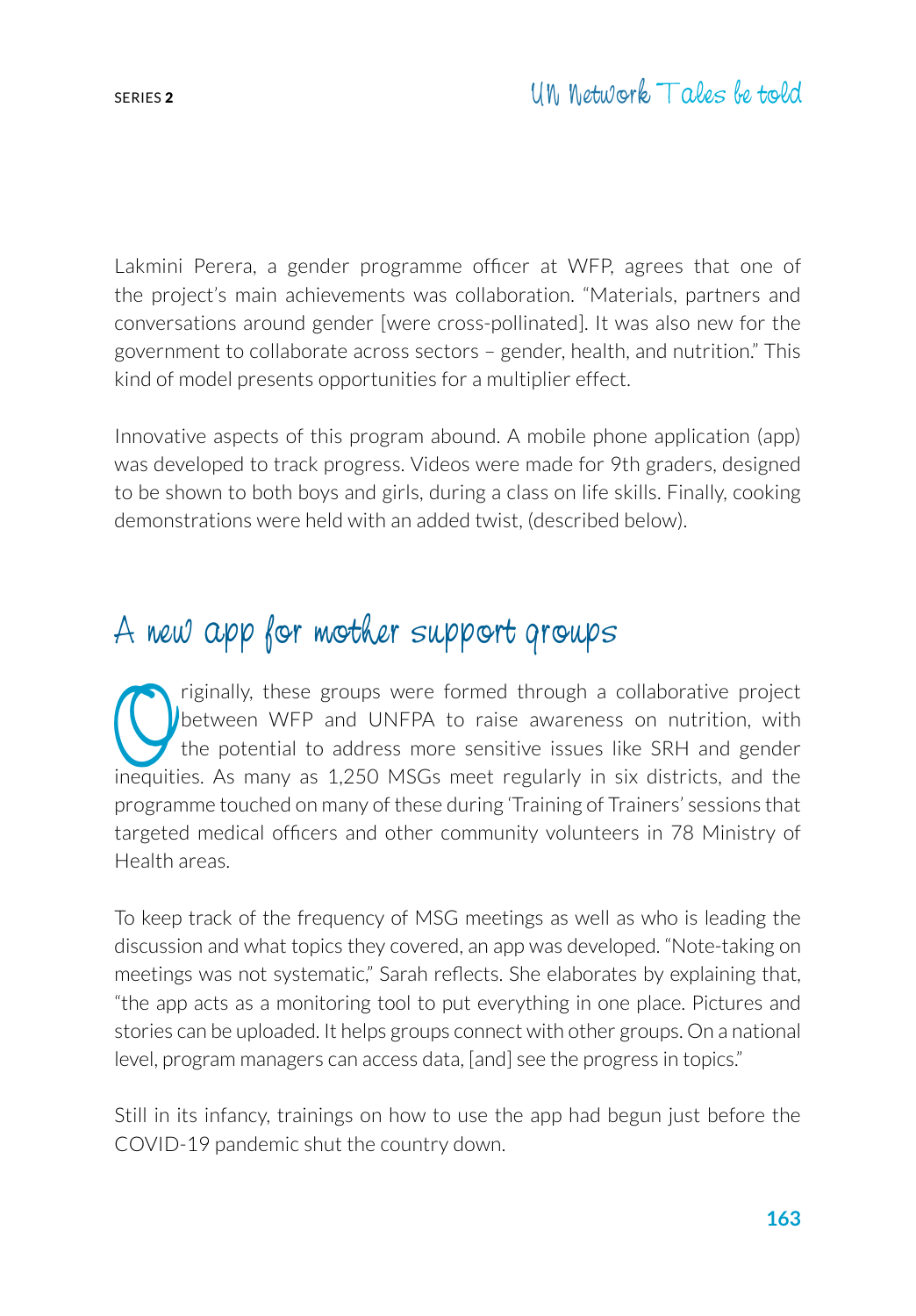## Videos that model new gender norms

akmini anticipates that the most valuable tools for participants will be the video series for schools, developed for the CHANGE programme. Two social and behaviour change communication (SBCC) videos have been produced in local languages. The series is based on life skills and incorporates nutrition as well as SRH, addressing topics such as puberty, menstruation and positive body image, to name a few.

"In the videos, we model a boy talking to the girl about some of these taboo subjects, to normalize these kinds of discussions," says Lakmini. "It comes with a teacher's guide to make sure the right messages are shared. We don't have sex education [as part of the curriculum], so teachers don't usually touch on these sensitive issues. Pending approval by the Ministry of Education and other government agencies, we think this series will be a useful tool, especially concerning gender norms and inequities."



The videos also feature a section on 'making healthy food choices'. The importance of consuming nutrientdense food during adolescence is explained, emphasizing that healthy food choices ensure better concentration and productivity. It also touches on the long-term effects on immunity levels, obesity and noncommunicable diseases (NCDs). Another section reviews the benefits of being physically active.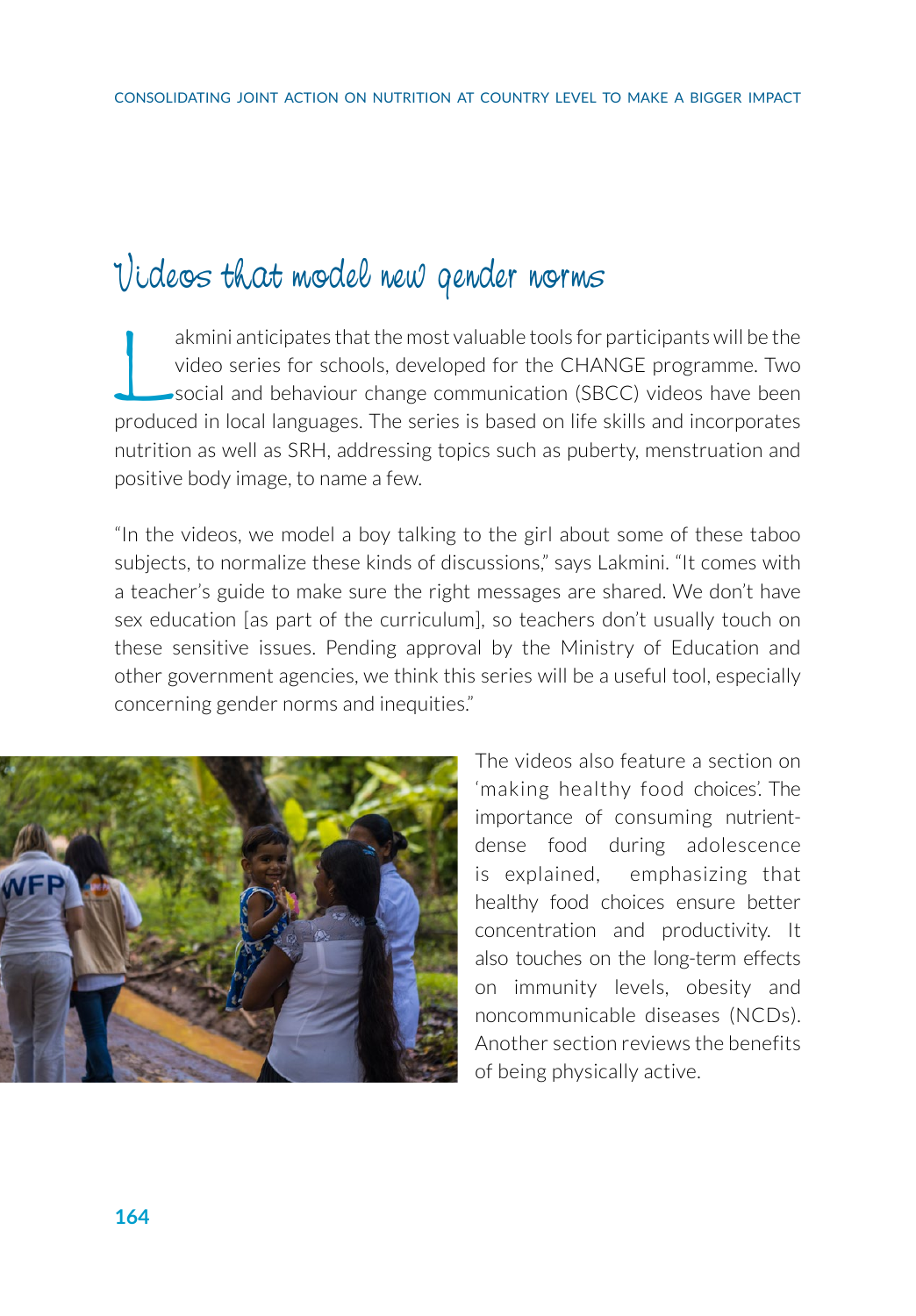

*UNFPA and WFP Country Representatives during a joint field visit for the CHANGE programme* UNFPA Sri Lanka

# Multipurpose cooking demonstrations

O ooking demonstrations, led by WFP, started with food, but encompassed broader issues of gender equity. "The trend towards buying unhealthy, processed foods has been growing in impoverished communities. So, one purpose wa ooking demonstrations, led by WFP, started with food, but encompassed broader issues of gender equity. "The trend towards buying unhealthy, processed foods has been growing in impoverished communities. So, one biscuits, [which are not healthy] and to promote healthier alternatives. Not only to mothers but also community leaders. The demonstrations bridge this knowledge gap," Sarah clarifies and also help to build confidence among participants.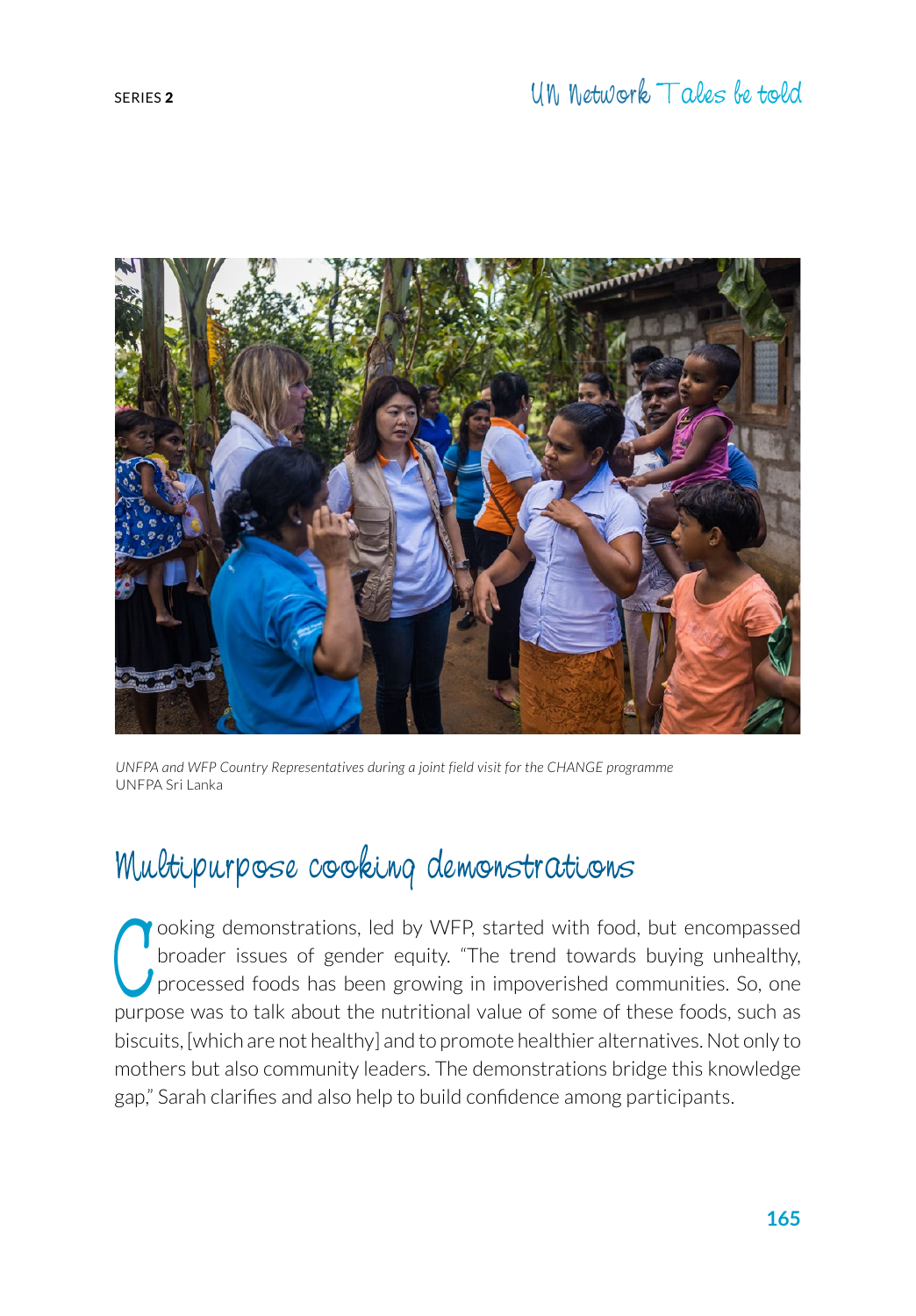From there, topics extended to more delicate areas around decision-making in households. *How do families decide what to cook and serve? Where should various seeds be planted? Why do women serve the food but eat last? Who gets second helpings at the family table?* 

Taboo topics, such as menstruation, were also touched on in these demonstrations, which aimed to include men in the conversation. The sessions functioned as a 'Training of Trainers'; group leaders from the MSGs were invited, along with midwives and health inspectors. Cooking techniques as well as these sensitive conversations would then go back to communities with the participants.

# Looking towards the future: Phase 2

Oth organizations, WFP and UNFPA, would like to build on the achievements of Phase 1 in another 18-month project cycle, especially after the first phase was interrupted by elections and COVID-19. Here are some of the goals achievements of Phase 1 in another 18-month project cycle, especially after the first phase was interrupted by elections and COVID-19. Here are some of the goals they would like to incorporate, including those that will help the programme reach out to other sectors.

#### Climate resiliency

Thincreased frequency and severity of flooding, landslides and droughts,<br>
on their list. Cooking demonstrations and other outreach materials<br>
will advocate for nutrition-sensitive agriculture including the production and creating more resilient communities in the face of climate change is high on their list. Cooking demonstrations and other outreach materials will advocate for nutrition-sensitive agriculture, including the production and consumption of drought-tolerant varieties that are rich in micronutrients and locally available. Furthermore, Phase 2 could provide opportunities to promote biodiversity, including neglected and underutilized species, recognizing that the nutrient composition of different crop varieties can vary dramatically.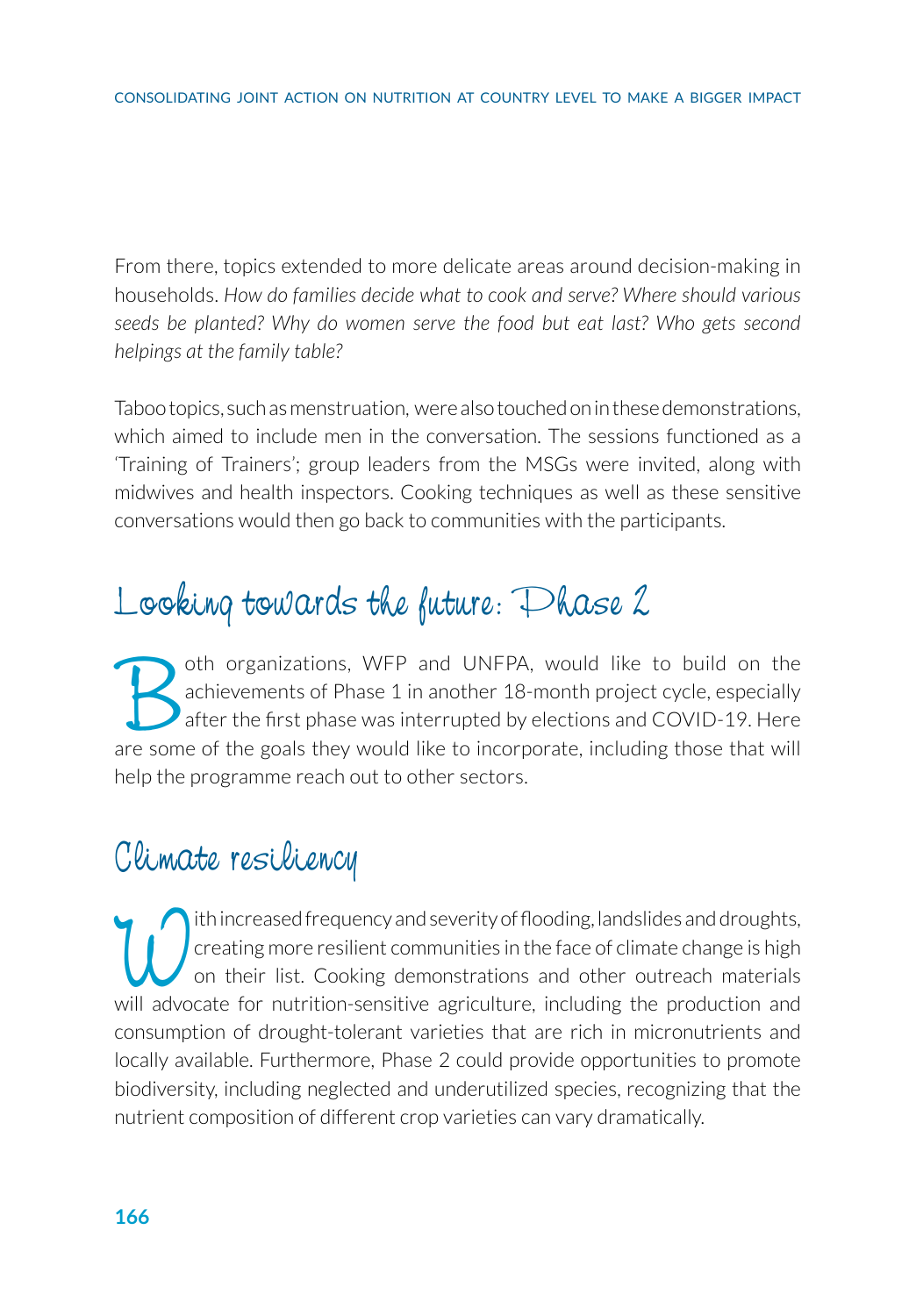

### Bringing more men into the fold

The program provides a platform to actively engage men and boys to<br>become advocates to tackle gender disparities related to nutrition<br>and change discriminatory practices and behaviours. Scaling up this<br>activity will encour become advocates to tackle gender disparities related to nutrition and change discriminatory practices and behaviours. Scaling up this activity will encourage male participation in a more meaningful and systematic manner. "We've largely worked with mother support groups, and as a result, there was some involvement of men, but it was minimal. We would like to run a second phase where more men are engaged," says Lakmini.